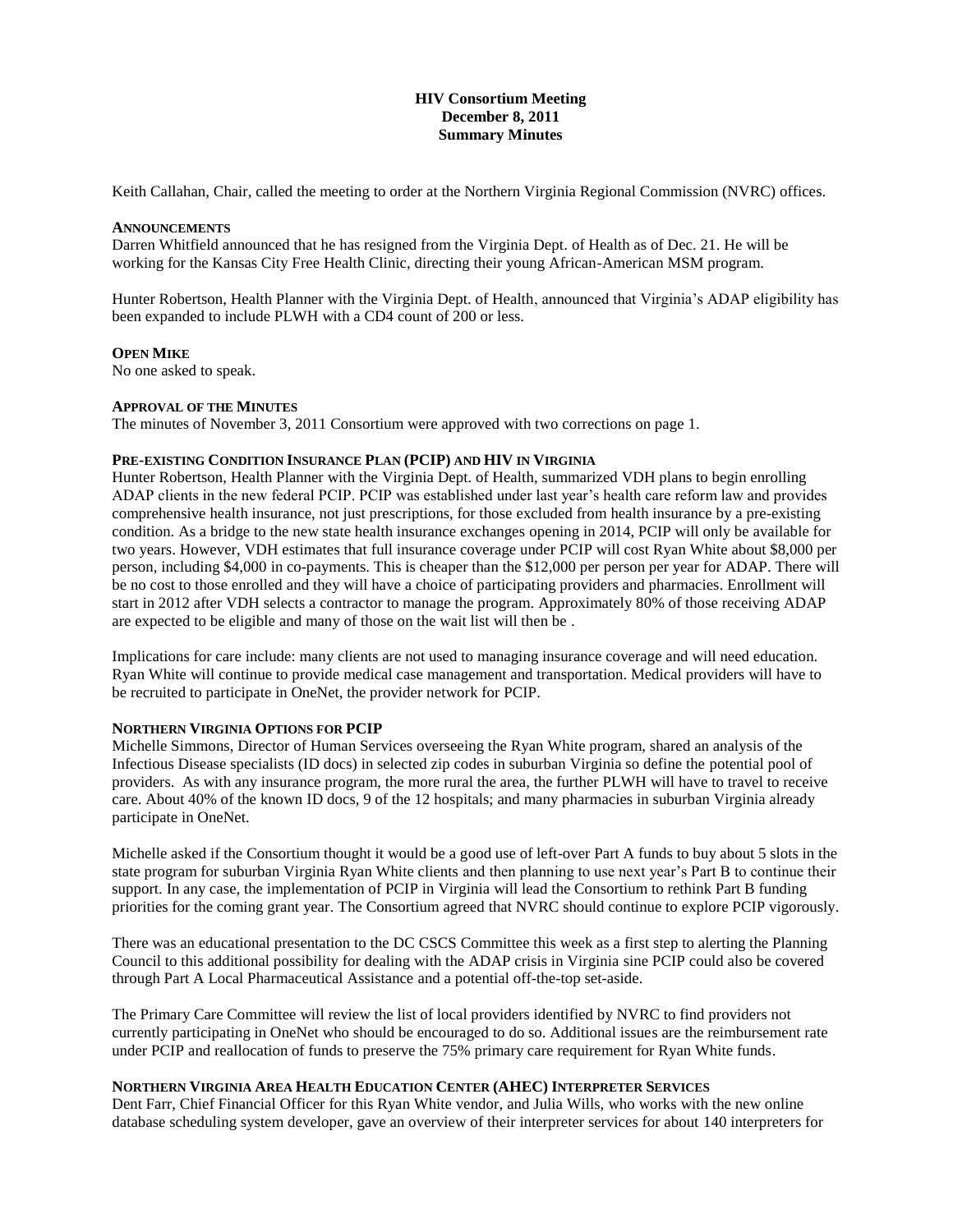46 languages, including sign languages. They orient their interpreters through a required 40-hour course in health care interpretation as well as continuing education in HIV. NVAHEC interpreters now cover about 1,500 – 2,000 sessions per month for all sources of funding.

They demonstrated the pilot version of the new online system for requesting interpreter services. Prior requests from providers are stored in a linked database so much of the information for a new request automatically appears. Providers are able to download a history of referrals in a spreadsheet, including how referrals have been handled and any cancellations. NVAHEC gets referrals in real time and assigns and tracks translators using the same linked database.

Once the pilot has been completed, an announcement will be issued and individual providers will be trained in the new system. Requests for customizations will be considered. NVAHEC was invited back to a contractors meeting at that time.

## **REPORTS & UPDATES**

 **PRIMARY MEDICAL COMMITTEE AND MENTAL HEALTH AND SUBSTANCE ABUSE COMMITTEE** Karen Berube announced that these two committees will be considering combining into a Clinical Committee. A sign-up sheet was distributed and a joint meeting will be arranged very soon. Tylee Smith will

# **VIRGINIA DEPARTMENT OF HEALTH REPORT**

- Darren Whitfield, contract officer for Northern Virginia, announced that Steve Bailey is the new Director of HIV Services. VDH is recruiting for an Assistant Director.
- Darren also reported that 1,104 people on the ADAP (AIDS Drug Assistance Program) waiting list as of December 1. Those on the waiting list are being offered the opportunity to enroll in PAPs and Welvista, a nonprofit mail order pharmacy.
- Virginia's Community Planning Group (CPG) is looking for new members. The CPG involves HIV-affected communities and populations in decision-making about HIV Prevention and Care programming. The CPG is composed of education and service providers, people living with HIV, state agency representatives, the clergy, and private citizens who work cooperatively to develop a comprehensive HIV Prevention Plan and inform HIV Care planning for the Commonwealth of Virginia. Contact Elaine Martin, Elaine G. Martin , Director, HIV Prevention Services at VDH, for additional information.

## **NVRC ADMINISTRATIVE AGENT REPORT**

 Michelle Simmons indicated the Part A EIS (Early Intervention Services) Request for Proposals is out. Applications are due December 21. One of the main components will be training Peer Navigators to bring people into care. The approved applicant will receive funds for the four remaining months in this grant year and for the twelve months of the coming grant year if they are performing satisfactorily.

## **NEW BUSINESS – WORLD AIDS DAY DECEMBER 1 AND OTHER HIV NEWS**

- City of Alexandria HIV/AIDS Commission and Inova Alexandria Hospital sponsored the movie, *The Other City*, at 6:30 p.m. at the Inova Alexandria Hospital. Martha Cameron reported that it focused on the AIDS epidemic in DC and the work of Joseph House in offering compassionate end-of-life care for homeless men and women.
- The HIV Congressional Caucus Reception displayed several panels from the NAMES Project AIDS Memorial Quilt. Ron Scheraga reported that the Ryan White quilt panel was there. Wallace Corbitt of the AIDS 2012 D.C. Community Coalition (DCC) attended.
- The A.R.E. observation in Winchester included a candlelight march at Shenandoah University. Marshall Rountree attended.
- F.A.H.A.S.S.' interdenominational observation at St. George Episcopal Church included a rabbi and a Muslim Imam. Clifford Sturgill reported.
- Howard University offered a day-long conference on stigma with excellent speakers. Suzanne Dorick attended.
- December 6 would have been Ryan White's 40<sup>th</sup> birthday.
- HIV Law Project is suing the Milton Hersey School for refusing to admit a foreign student because of he is HIV positive.